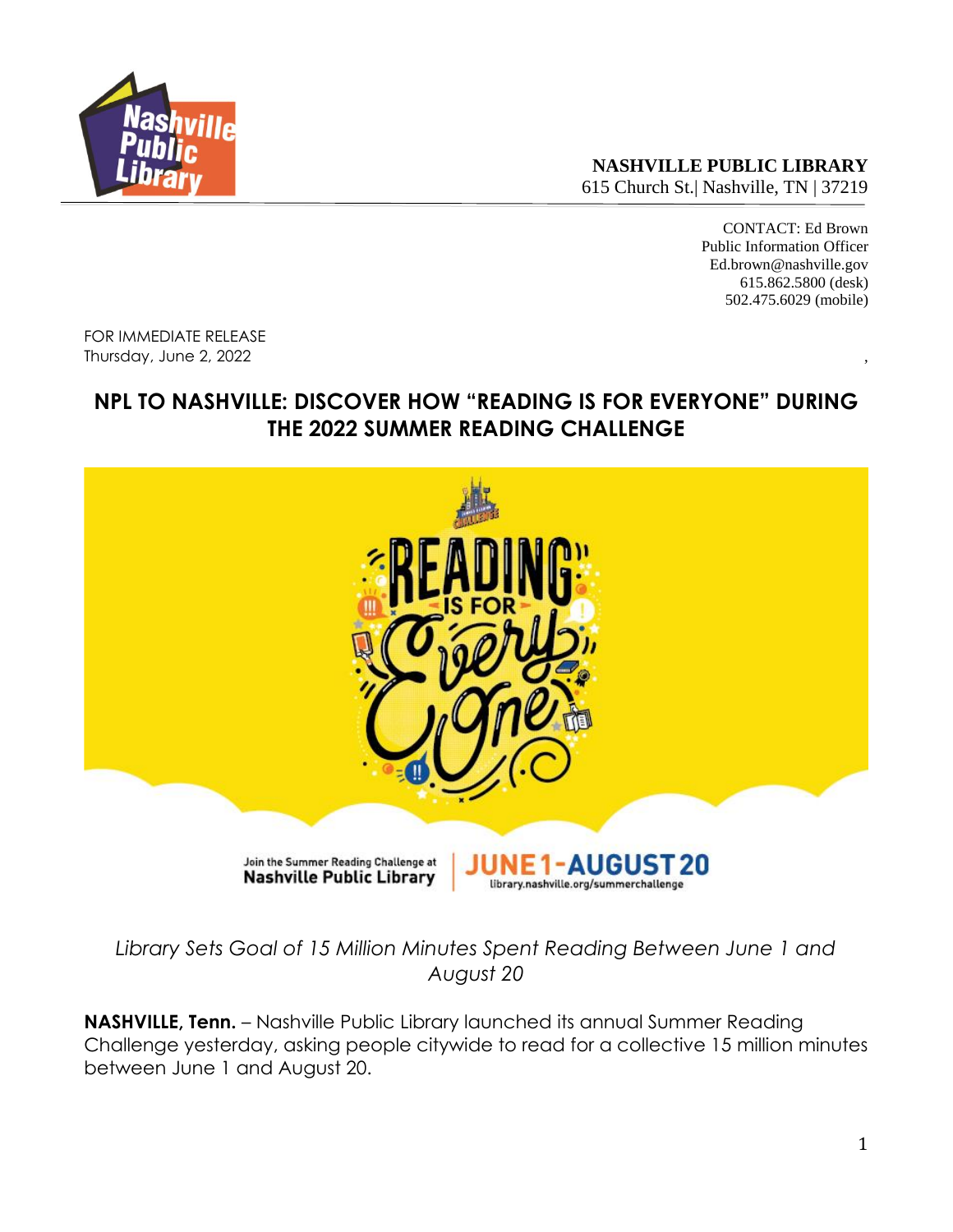When children stop reading during summer break, they lose much of the progress they made during school. Some never recover from this learning loss. Already, only about 34% of public school students leave third grade reading at the expected level, according to the **Blueprint for [Early Childhood Success](https://static1.squarespace.com/static/5d9f714356f396759ac77c0e/t/5da0dfcb21a71c6940418411/1570824161769/Blueprint_Full_Report.pdf)**.

Blueprint also reported that, of the 66% not reading at grade level, one in six will drop out of high school without a diploma; they will earn half the average income of their peers.

This year's Summer Reading Challenge theme is "Reading is for Everyone," and readers of all ages can earn points for prizes. Readers can participate individually or as a group; parents and caregivers can also register and log reading minutes for their children.

"Literacy and equal access are two core tenants of any public library, including NPL. Everyone, no matter their background, should be able to access books and information, and we want everyone to read every day," said Kent Oliver, director of NPL. "This year, we're calling on Nashvillians to rack up points and bring us, as a community, to 15 million reading minutes."

#### **How the Challenge Works**

Participants receive free prizes for every 600 minutes they spend reading, while supplies last, and pick them up at [any one NPL's 21 locations](https://library.nashville.org/locations).

For the first 600 minutes, readers aged five and younger receive a rainbow crayon. In a throwback nod to earlier summer reading programs of decades ago, NPL will give readers aged six and older a Summer Reading Challenge enamel pin.

For 1,200 and 1,800 minutes, readers get coupons for free merchandise or services from local Nashville businesses, including:

- Biscuit Love
- Bongo Java
- Chicken Salad Chick
- The Crag
- Curious Capybara
- Dozen
- Fazoli's
- Five Points
- Gabby's
- Jeni's
- Lane Motor Museum
- Centennial Sportsplex
- Mitchell Deli